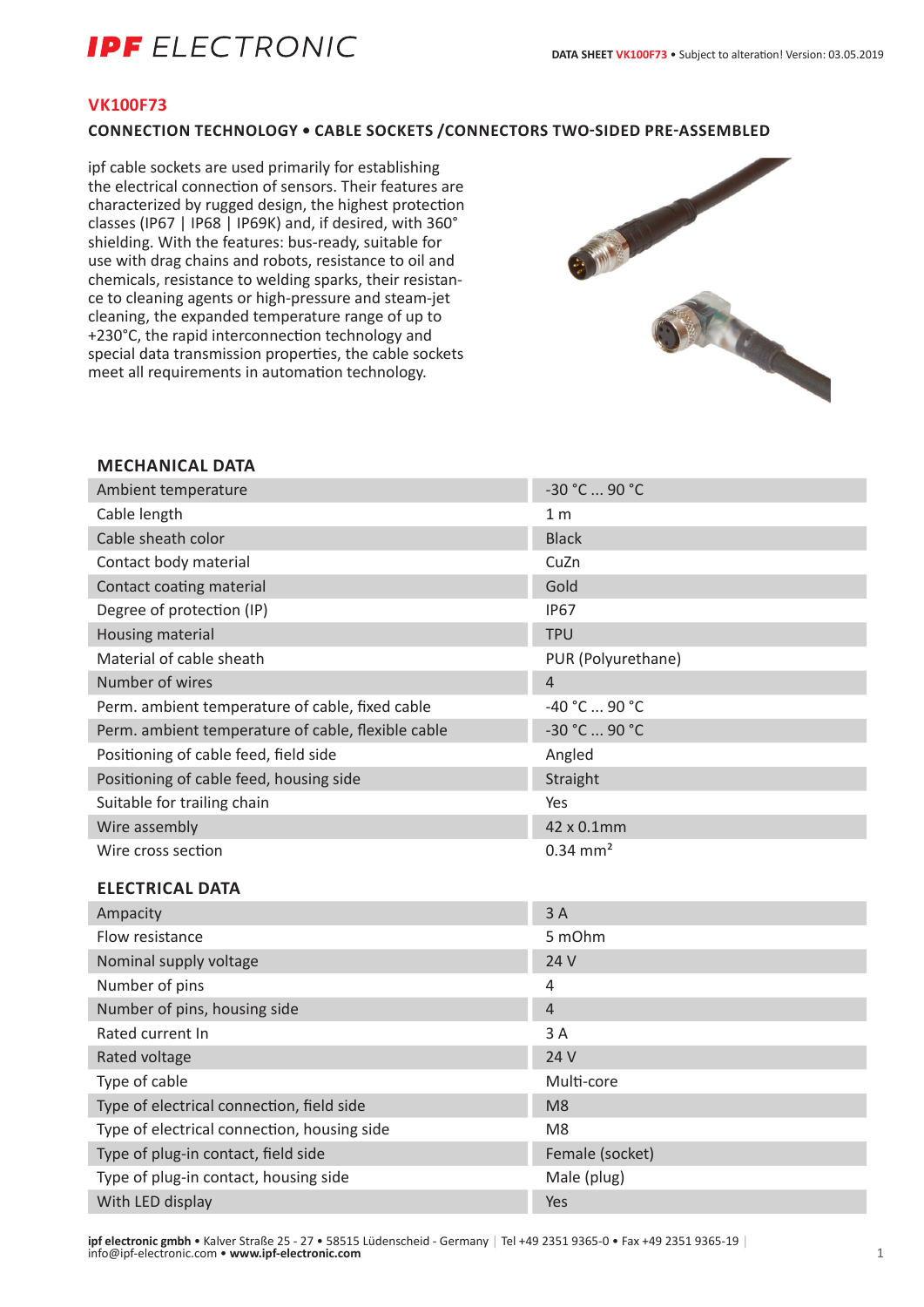# **IPF** ELECTRONIC

| <b>OPTICAL DATA</b> |
|---------------------|
|---------------------|

| Degree of soiling |  |
|-------------------|--|
|                   |  |

| In accordance with EN 60332-2-2 |
|---------------------------------|
| Yes                             |
| Yes                             |
| Yes                             |
| <b>No</b>                       |
| Yes                             |
| Yes                             |
| Yes                             |
| <b>Yes</b>                      |
| Yes                             |
| Yes                             |
|                                 |

#### **CONNECTION**



**Colors:** A:  $1 = BN$  (brown),  $2 = WH$  (white),  $3 = BU$  (blue),  $4 = BK$  (black) B: 1 = BN (brown), 2 = WH (white), 3 = BU (blue), 4 = BK (black)**Functions:**

#### **DIMENSIONAL DRAWING**



#### **INSTALLATION DISPOSAL**



Mounting / Installation may only be carried out by a qualified electrician!





### **SAFETY WARNINGS**

Before initial operation, please make sure to follow all safety instructions that may be provided in the product information!